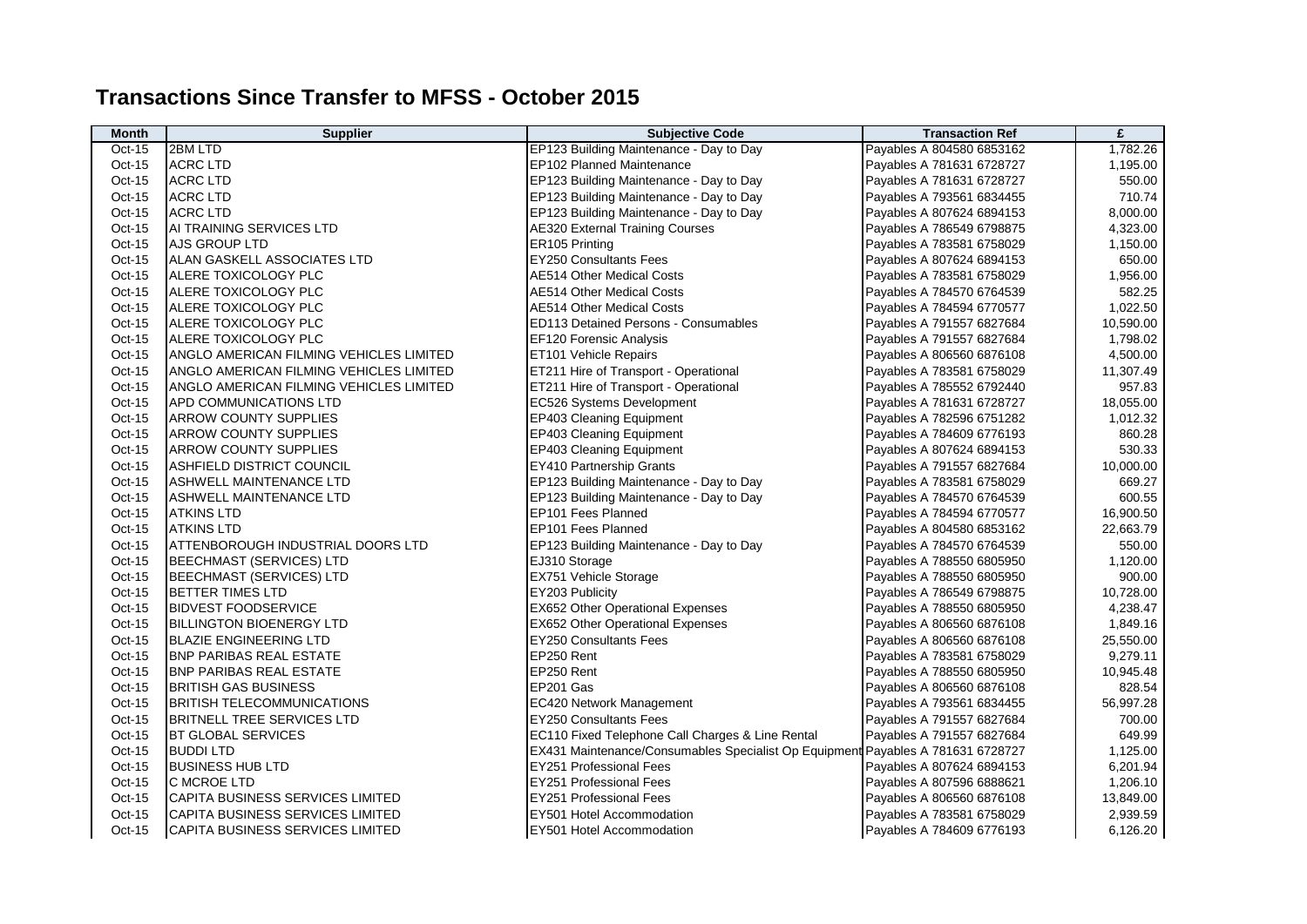Oct-15 CARBON ZERO CONSULTING CONSULTING EX250 Consultants Fees<br>Oct-15 CINTRA I TD Oct-15 CINTRA LTD EL110 Interpreters Fees<br>
Oct-15 CITY PRESS LEEDS LTD ER105 Frinting CITY PRESS LEEDS LTD Oct-15 CLUE COMPUTING COMPANY LTD EC512 Software Licences Oct-15 COLLEGE OF POLICING And Act Act AE320 External Training Courses Oct-15 COLLEGE OF POLICING ALL AND RESIZE AT A 78460 External Training Courses Oct-15 COLLEGE OF POLICING AE320 External Training Courses Payables Activities A 785520 External Training Courses **COLLEGE OF POLICING ACCORDING ACCORDING ACCORDING ACCORDING ACCORDING ACCORDING A** Oct-15 COLLEGE OF POLICING And The Same AE320 External Training Courses Oct-15 CORONA ENERGY EP201 Gas Payables A 788550 6805950 12,762.18 Oct-15 CROWN PET FOODS LTD EX611 Police Dogs - Feed/kennelling/vets Oct-15 CUBIC TRANSPORTATION SYSTEMS (ITMS) LTD EX652 Other Operational Expenses<br>Oct-15 CUPBROOK I TD Oct-15 CUPBROOK LTD CUPBROOK LTD EX611 Police Dogs - Feed/kennelling/vets Payables A 789549 6812 2,366.674 681<br>Payables A 789549 6812 2,366.677 6812 2,366.678 6812 2,366.678 6812 2,366.674 2,366.678 6812 2,366.678 6812 2, Oct-15 DATA PRO IT LTD ER101 Stationery & Office Consumables<br>Oct-15 DAVMAC SPARES I TD Oct-15 DAVMAC SPARES LTD ET103 Vehicles - Spares Payables A 789549 6812342 605.40 Oct-15 DEWVA <br>Oct-15 DR RAI PH SAMPSON AF514 Other Medical Costs Oct-15 DR RALPH SAMPSON AE514 Other Medical Costs Payables A 807624 6894 6894153 100 MM and Licences Payables A 807624 6894 68924 68924 68924 68924 68924 68924 68924 68924 68924 68924 68924 68924 68924 68924 68924 68924 68 Oct-15 EAGLE SECURITY SYSTEMS LTD EP123 Building Maintenance - Day to Day Oct-15 **EASTERN SHIRES PURCHASING ORGANISATION** EQ130 Catering Faultoment Oct-15 EDGE TRAINING AND CONSULTANCY LIMITED **AE320** External Training Courses Oct-15 EDWARDS METAL WINDOWS EP123 Building Maintenance - Day to Day Oct-15 ELLIOTT GROUP LTD EP251 Hire of Rooms/Premises Oct-15 EMBRACE CVOC EVALUATION ELECTRIC EVALUATION ELECTRIC ENTREMINISTIC PARTNERSHIPS PAYABLES A 807574 68824 Oct-15 ENTERPRISE RENT-A-CAR (UK) LTD ET211 Hire of Transport - Operational Oct-15 ENTERPRISE RENT-A-CAR (UK) LTD ET211 Hire of Transport - Operational Oct-15 ENVIROENERGY (NOTTINGHAM) LTD **EP205 Water Services / Rates** Pates Pates Pates Pates Payables A 793561 684<br>Payable Represent A 793561 68345 2,839.000 Feed of the 714 feed of the 793.000 Feed of the 714 feed of the 7 ENVIRONMENTAL SCIENTIFICS GROUP LIMITED **EF120** Forensic Analysis Oct-15 ENVIRONMENTAL SCIENTIFICS GROUP LIMITED EF120 Forensic Analysis<br>Oct-15 ENVIRONMENTAL SCIENTIFICS GROUP LIMITED EF120 Forensic Analysis ENVIRONMENTAL SCIENTIFICS GROUP LIMITED EF120 Forensic Analysis Oct-15 EYRE & ELLISTON LTD EP501 Fixtures & Fittings Oct-15 **FF ALLSOPP & CO LTD** ER105 Printing **ER105** Printing Oct-15 FIRE SAFETY SERVICES EP102 Planned Maintenance Oct-15 FIRE SAFETY SERVICES EPID2 Planned Maintenance<br>Oct-15 FIRE SAFETY SERVICES FRAGGES FIRE SAFETY SERVICES EP102 Planned Maintenance Oct-15 FIRE SAFETY SERVICES EP102 Planned Maintenance Oct-15 FIRE SAFETY SERVICES EP102 Planned Maintenance Oct-15 FIRE SAFETY SERVICES EXAMPLE THE RESERVICES RESERVED FOR PAYABLE PROFESSIONAL FEES Oct-15 FLEET CLAIMS ADMINSITRATION LTD EY251 Professional Fees<br>Oct-15 FORENSIC ANALYTICS LTD **FORENSIC ANALYTICS LTD** Oct-15 FWP MECHANICAL LTD EP123 Building Maintenance - Day to Day Oct-15 G4S FORENSIC AND MEDICAL SERVICES (UK) LTD ES110 Police Surgeons / Clinicians Oct-15 GEDLING BOROUGH COUNCIL EXAMPLE REPAYABLES A 807574 68824 Oct-15 GEO HANSON & SONS HUCKNALL LTD EP123 Building Maintenance - Day to Day Oct-15 GOVERNMENT LEGAL DEPARTMENT EXAMPLE RESOLUTION RESOLUTION RESOLUTION RESOLUTION RESOLUTION RESOLUTION R Oct-15 HALL FUELS ET191 Diesel Payables A 788550 6805950 13,153.50

EX611 Police Dogs - Feed/kennelling/vets **ET180 Road Fund Licences** 

| Payables A 785552 6792440                              | 1,944.00             |
|--------------------------------------------------------|----------------------|
| Payables A 791557 6827684                              | 28,225.47            |
| Payables A 804580 6853162                              | 568.00               |
| Payables A 789549 6812342                              | 1,423.75             |
| Payables A 781659 6735137                              | 10,120.00            |
| Payables A 784609 6776193                              | 4,449.34             |
| Payables A 785552 6792440                              | 1,033.00             |
| Payables A 790557 6818806                              | 1,200.00             |
| Payables A 793561 6834455                              | 6,600.00             |
| Payables A 788550 6805950                              | 12,762.18            |
| Payables A 785552 6792440                              | 799.64               |
| Payables A 806560 6876108                              | 3,925.32             |
| Payables A 789549 6812342                              | 2,366.67             |
| Payables A 790557 6818806                              | 2,847.50             |
| Payables A 807574 6882416                              | 800.00               |
| Payables A 789549 6812342                              | 605.40               |
| Payables A 791557 6827684                              | 800.00               |
| Payables A 807624 6894153                              | 4,200.00             |
| Payables A 789549 6812342                              | 990.00               |
| Payables A 788550 6805950                              | 1,135.00             |
| Payables A 807596 6888621                              | 578.00               |
| Payables A 793561 6834455                              | 2,055.00             |
| Payables A 791557 6827684                              | 704.18               |
| Payables A 781631 6728727                              | 608.00               |
| Payables A 807574 6882416                              | 500.00               |
| Payables A 788550 6805950                              | 7,324.50             |
| Payables A 807624 6894153                              | 4,411.37             |
| Payables A 793561 6834455<br>Payables A 784594 6770577 | 2,838.09             |
| Payables A 788550 6805950                              | 4,512.60             |
| Payables A 807596 6888621                              | 3,830.26<br>2,633.44 |
| Payables A 785552 6792440                              | 1,016.50             |
| Payables A 806560 6876108                              | 4,463.06             |
| Payables A 782596 6751282                              | 2,940.71             |
| Payables A 784570 6764539                              | 660.00               |
| Payables A 786549 6798875                              | 966.85               |
| Payables A 804612 6869488                              | 1,658.20             |
| Payables A 806560 6876108                              | 2,913.00             |
| Payables A 781659 6735137                              | 646.11               |
| Payables A 786549 6798875                              | 25,250.00            |
| Payables A 791557 6827684                              | 12,330.00            |
| Payables A 784609 6776193                              | 1,202.07             |
| Payables A 799556 6841054                              | 104,470.50           |
| Payables A 807574 6882416                              | 5,000.00             |
| Payables A 804612 6869488                              | 706.40               |
| Payables A 807596 6888621                              | 580.70               |
| Payables A 788550 6805950                              | 13,153.50            |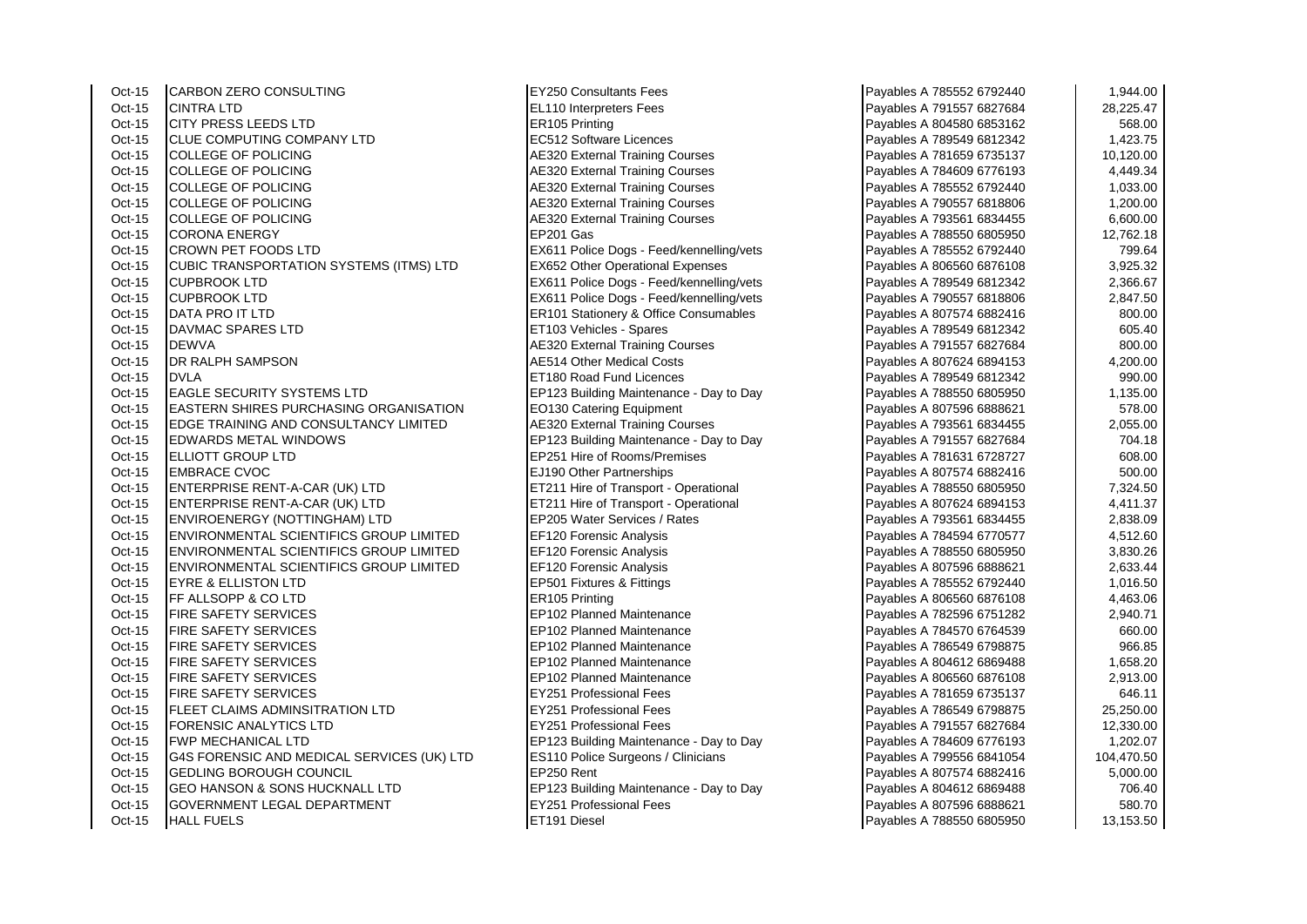Oct-15 HALL FUELS ET191 Diesel Payables A 793561 6834455 8,789.00 Oct-15 HANDS FREE COMPUTING LTD AE320 External Training Courses<br>Oct-15 HEATH LAMBERT LTD Contract A 7756 Vehicle Insurance Oct-15 |HEATH LAMBERT LTD |ET250 Vehicle Insurance 1,167.74 Oct-15 HEATH LAMBERT LTD EX310 Property Related Oct-15 HMCTS EJ190 Other Partnerships Payables A 783581 67581 67581 67581 67581 67581 67581 67581 67581 67581 6<br>Payables A 783581 67581 67581 67581 67581 67581 67581 67581 67581 67581 67581 67581 67581 67581 67581 67581 67 Oct-15 HMCTS EJ190 Other Partnerships Payables A 804612 68612 686948 7,282.58694<br>
Payables A 804612 6868 7,282.584 7,282.584 7,282.584 7,282.584 7,282.584 7,282.584 7,282.584 7,282.584 7,282. Oct-15 HMCTS EX901 Legal Costs Payables A 793561 6834455 800.00 Oct-15 HUNTINGDON PROPERTIES LTD EY390 Specific Grants awarded<br>Oct-15 HUTCHISON 3G LIMITED Oct-15 HUTCHISON 3G LIMITED EC160 Other Voice & Data Payables A 784594 6770577 1,182.05 Oct-15 **HUTCHISON 3G LIMITED EXAMPLE EXAMPLE EXAMPLE C160 Other Voice & Data** Oct-15 IBM UK LTD EC512 Software Licences Oct-15 IDSCAN BIOMETRICS LTD EY151 Licence Fees<br>Oct-15 IWS Oct-15 IWS<br>Oct-15 UP FRENCH ASSOCIATES FRENCH ASSOCIATES **J P FRENCH ASSOCIATES** Oct-15 J P FRENCH ASSOCIATES<br>Oct-15 J.MI SOFTWARE SOLUTIONS LTD FC502 Hardware - maintenance **JML SOFTWARE SOLUTIONS LTD** Oct-15 JNE SECURITY LTD EX410 Specialist Operational Equipment Oct-15 |JOHN BEGGS QC |EX901 Legal Costs Payables A 806560 6876108 1,225.00 Oct-15 JOHN E WRIGHT & COMPANY LTD EX652 Other Operational Expenses Oct-15 JOHNSONS APPARELMASTER LTD ED112 Detained Persons - Clothing Oct-15 KBW BARRISTERS CHAMBERS EX901 Legal Costs Oct-15 KCH GARDEN SQUARE EX901 Legal Costs Oct-15 KELWAY LTD EC501 Hardware - purchase Payables A 807574 6882416 FC501 Hardware - purchase Payables A 807574 6882416 1,983.300 FC590 Other IT Costs Oct-15 KELWAY LTD EC590 Other IT Costs Payables A 783581 6758029 837.63 Oct-15 KEY FORENSIC SERVICES LTD EF120 Forensic Analysis Oct-15 KEY FORENSIC SERVICES LTD EF120 Forensic Analysis Oct-15 KEY FORENSIC SERVICES LTD EF120 Forensic Analysis Oct-15 KINGS SECURITY SYSTEMS LTD EP102 Planned Maintenance<br>Oct-15 KINGS SECURITY SYSTEMS LTD EP451 Intruder Alarms Oct-15 | KINGS SECURITY SYSTEMS LTD Oct-15 KUSTOM GARAGE EQUIPMENT LTD EY251 Professional Fees<br>Oct-15 ILAMBERT SMITH HAMPTON LTD LI AMBERT SMITH HAMPTON LTD Oct-15 LANGLEY MILL CONTRACT FLOORING LTD EP123 Building Maintenance - Day to Day Oct-15 LANGLEY MILL CONTRACT FLOORING LTD EP123 Building Maintenance - Day to Day Oct-15 LANGUAGE LINE SOLUTIONS ELITE RESERVE RELATIONS Oct-15 LGC LTD EF120 Forensic Analysis Payables A 788550 6805950 7,720.72 Oct-15 LGC LTD EF150 DNA Sampling Payables A 807574 6882416 EF150 DNA Sampling Oct-15 LIFTWORK SERVICES LTD EP123 Building Maintenance - Day to Day Oct-15 LYRECO OFFICE PRODUCTS ER101 Stationery & Office Consumables Oct-15 LYRECO OFFICE PRODUCTS ERIOL ER101 Stationery & Office Consumables<br>
Oct-15 MACILDOWIE ASSOCIATES LTD A 80502162 1,083.2454 A 804580 68546162 1,083.244 MACILDOWIE ASSOCIATES LTD Oct-15 MACILDOWIE ASSOCIATES LTD AE110 Agency / Temp Staff Oct-15 MACILDOWIE ASSOCIATES LTD AE110 Agency / Temp Staff Oct-15 MACOI LTD 2,626.56 Note that the set of the set of the set of the Payables A 789549 6812342 2,626.56 Oct-15 MACOI LTD **EU111 Clothing & Uniforms** Oct-15 MACOI LTD **EU111 Clothing & Uniforms** Oct-15 MACOI LTD **EU111** Clothing & Uniforms

 $EF150$  DNA Sampling

| Payables A 793561 6834455             | 8,789.00  |
|---------------------------------------|-----------|
| Payables A 784570 6764539             | 2,144.00  |
| Payables A 784594 6770577             | 1,167.74  |
| <sup>2</sup> ayables A 806560 6876108 | 46,617.74 |
| Payables A 783581 6758029             | 38,208.07 |
| <sup>2</sup> ayables A 804612 6869488 | 7,782.58  |
| Payables A 793561 6834455             | 800.00    |
| Payables A 785552 6792440             | 500.00    |
| Payables A 784594 6770577             | 1,182.05  |
| Payables A 793561 6834455             | 2,277.92  |
| <sup>2</sup> ayables A 791557 6827684 | 2,124.00  |
| Payables A 781659 6735137             | 3,564.00  |
| Payables A 785552 6792440             | 2,566.72  |
| Payables A 781659 6735137             | 1,500.00  |
| Payables A 789549 6812342             | 3,000.00  |
| Payables A 804612 6869488             | 650.00    |
| Payables A 790569 6821251             | 575.34    |
| Payables A 806560 6876108             | 1,225.00  |
| Payables A 804580 6853162             | 1,036.80  |
| Payables A 806560 6876108             | 1,277.48  |
| Payables A 784609 6776193             | 1,825.00  |
| Payables A 782596 6751282             | 500.00    |
| Payables A 807574 6882416             | 1,983.30  |
| Payables A 783581 6758029             | 837.63    |
| Payables A 781631 6728727             | 15,289.81 |
| Payables A 782596 6751282             | 21,137.53 |
| Payables A 789549 6812342             | 13,352.82 |
| Payables A 804560 6847125             | 32,635.65 |
| Payables A 781631 6728727             | 1,301.75  |
| Payables A 784609 6776193             | 4,278.00  |
| Payables A 791557 6827684             | 16,966.90 |
| Payables A 785552 6792440             | 984.00    |
| Payables A 786549 6798875             | 1,050.00  |
| Payables A 807574 6882416             | 4,472.36  |
| Payables A 788550 6805950             | 7,720.72  |
| Payables A 789549 6812342             | 4,327.15  |
| Payables A 807574 6882416             | 821.47    |
| Payables A 788550 6805950             | 4,151.10  |
| Payables A 784594 6770577             | 787.07    |
| Payables A 804580 6853162             | 1,083.24  |
| Payables A 781631 6728727             | 656.25    |
| Payables A 782596 6751282             | 1,500.00  |
| Payables A 804612 6869488             | 662.81    |
| Payables A 789549 6812342             | 2,626.56  |
| Payables A 781659 6735137             | 1,490.18  |
| Payables A 789549 6812342             | 770.10    |
| Payables A 804612 6869488             | 1.425.17  |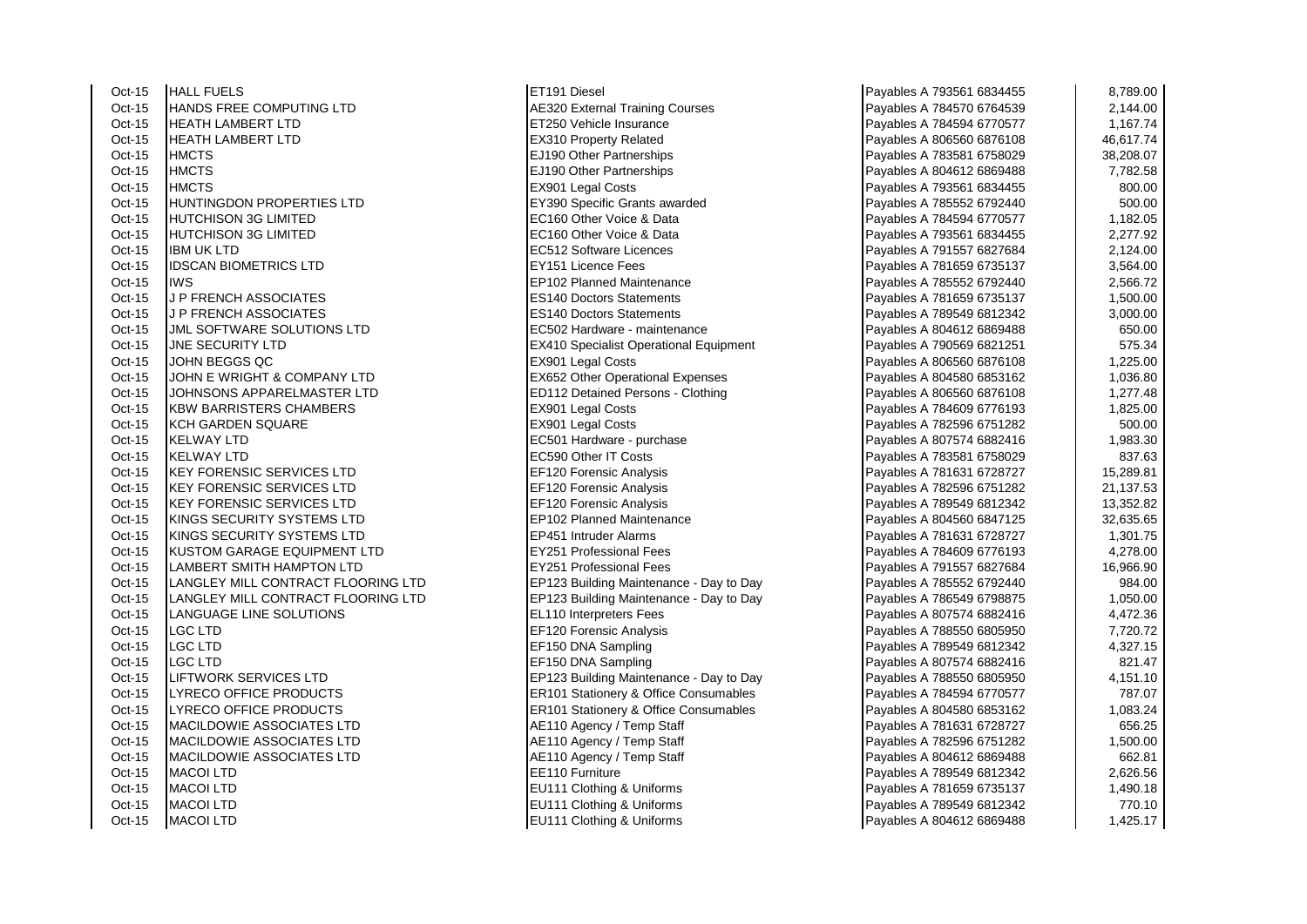| Oct-15   | MANSFIELD DISTRICT COUNCIL                    | EJ190 Other Partnerships               | Payables A 804560 6847125 | 26,400.00  |
|----------|-----------------------------------------------|----------------------------------------|---------------------------|------------|
| Oct-15   | <b>MAYORS OFFICE FOR POLICING &amp; CRIME</b> | <b>AE320 External Training Courses</b> | Payables A 789549 6812342 | 700.00     |
| Oct-15   | <b>METHODS ADVISORY LTD</b>                   | <b>EY251 Professional Fees</b>         | Payables A 786549 6798875 | 11,000.00  |
| Oct-15   | MICHAEL PAGE RECRUITMENT LTD                  | AE110 Agency / Temp Staff              | Payables A 782596 6751282 | 5,182.95   |
| Oct-15   | MICHAEL PAGE RECRUITMENT LTD                  | AE110 Agency / Temp Staff              | Payables A 784570 6764539 | 1,181.75   |
| Oct-15   | MICHAEL PAGE RECRUITMENT LTD                  | AE110 Agency / Temp Staff              | Payables A 786549 6798875 | 5,182.95   |
| Oct-15   | MICHAEL PAGE RECRUITMENT LTD                  | AE110 Agency / Temp Staff              | Payables A 788550 6805950 | 1,102.00   |
| Oct-15   | MICHAEL PAGE RECRUITMENT LTD                  | AE110 Agency / Temp Staff              | Payables A 799556 6841054 | 5,182.95   |
| Oct-15   | MICHAEL PAGE RECRUITMENT LTD                  | AE110 Agency / Temp Staff              | Payables A 804612 6869488 | 7,733.25   |
| Oct-15   | MICHAEL PAGE RECRUITMENT LTD                  | AE110 Agency / Temp Staff              | Payables A 807624 6894153 | 2,561.27   |
| Oct-15   | MICHAEL PAGE RECRUITMENT LTD                  | <b>EY250 Consultants Fees</b>          | Payables A 806560 6876108 | 10,000.00  |
| Oct-15   | <b>MICRO SYSTEMATION LTD</b>                  | EC512 Software Licences                | Payables A 784594 6770577 | 1,820.00   |
| Oct-15   | <b>MILLHOUSE TRAINING LTD</b>                 | <b>AE320 External Training Courses</b> | Payables A 781659 6735137 | 1,088.40   |
| Oct-15   | <b>MISTERTON PARISH COUNCIL</b>               | EP253 Service Charge                   | Payables A 784570 6764539 | 740.30     |
| Oct-15   | MITIE CLEANING & SUPPORT SERVICES LTD         | EP401 Contract Cleaning                | Payables A 788550 6805950 | 50,672.14  |
| Oct-15   | <b>MIVEN LTD</b>                              | EP250 Rent                             | Payables A 789549 6812342 | 3,375.00   |
| Oct-15   | <b>MIVEN LTD</b>                              | EP253 Service Charge                   | Payables A 789549 6812342 | 86,257.62  |
| Oct-15   | <b>MLL TELECOM</b>                            | EC420 Network Management               | Payables A 784609 6776193 | 32,429.50  |
| Oct-15   | MONT BLANC PEOPLE SOLUTIONS LTD               | <b>EY250 Consultants Fees</b>          | Payables A 806560 6876108 | 2,250.00   |
| Oct-15   | MOUCHEL BUSINESS SERVICES LTD                 | EY251 Professional Fees                | Payables A 781659 6735137 | 8,975.00   |
| Oct-15   | <b>MUMTAZ KHAN</b>                            | <b>EL110 Interpreters Fees</b>         | Payables A 804560 6847125 | 2,040.00   |
| Oct-15   | MUNICIPAL SECURITY LTD                        | <b>EX701 Firearms &amp; Ammunition</b> | Payables A 784594 6770577 | 537.81     |
| Oct-15   | NATIONAL CRIME AGENCY                         | <b>AE320 External Training Courses</b> | Payables A 804560 6847125 | 979.00     |
| Oct-15   | <b>NATIONAL MONITORING</b>                    | EP451 Intruder Alarms                  | Payables A 784609 6776193 | 11,381.60  |
| Oct-15   | <b>NCC PENSION FUND</b>                       | <b>AE830 Pension Strain</b>            | Payables A 788550 6805950 | 56,276.69  |
| Oct-15   | <b>NEOPOST LTD</b>                            | EC310 Postage Costs                    | Payables A 784594 6770577 | 682.48     |
| Oct-15   | NEOPOST LTD                                   | EC310 Postage Costs                    | Payables A 789549 6812342 | 1,000.00   |
| Oct-15   | <b>NEOPOST LTD</b>                            | EC310 Postage Costs                    | Payables A 804560 6847125 | 1,892.71   |
| Oct-15   | INEOPOST LTD                                  | EC310 Postage Costs                    | Payables A 807624 6894153 | 5,920.00   |
| Oct-15   | NMK BUSINESS SOLUTIONS LTD                    | <b>EY251 Professional Fees</b>         | Payables A 781631 6728727 | 1,831.70   |
| Oct-15   | NMK BUSINESS SOLUTIONS LTD                    | <b>EY251 Professional Fees</b>         | Payables A 807596 6888621 | 2,174.05   |
| Oct-15   | NORTHGATE VEHICLE HIRE LTD                    | ET211 Hire of Transport - Operational  | Payables A 781631 6728727 | 930.00     |
| Oct-15   | NOTTINGHAM CITY COUNCIL                       | <b>AE320 External Training Courses</b> | Payables A 806560 6876108 | 6,075.00   |
| Oct-15   | NOTTINGHAM CITY COUNCIL                       | EJ110 Partnership Projects             | Payables A 788550 6805950 | 60,000.00  |
| Oct-15   | NOTTINGHAM CITY COUNCIL                       | EJ190 Other Partnerships               | Payables A 781659 6735137 | 13,662.00  |
| Oct-15   | NOTTINGHAM CITY COUNCIL                       | EJ190 Other Partnerships               | Payables A 786549 6798875 | 20,500.00  |
| Oct-15   | NOTTINGHAM CITY COUNCIL                       | EJ190 Other Partnerships               | Payables A 799556 6841054 | 665,097.00 |
| Oct-15   | NOTTINGHAM CITY COUNCIL                       | EY203 Publicity                        | Payables A 789549 6812342 | 500.00     |
| Oct-15   | NOTTINGHAM PARK ESTATE                        | EP250 Rent                             | Payables A 807574 6882416 | 3,500.00   |
| Oct-15   | NOTTINGHAM RAPE CRISIS CENTRE                 | EJ190 Other Partnerships               | Payables A 804612 6869488 | 39,443.80  |
| Oct-15   | NOTTINGHAMSHIRE COUNTY COUNCIL                | EJ110 Partnership Projects             | Payables A 791557 6827684 | 12,000.00  |
| Oct-15   | NOTTINGHAMSHIRE COUNTY COUNCIL                | EJ190 Other Partnerships               | Payables A 804560 6847125 | 22,500.00  |
| Oct-15   | NOTTINGHAMSHIRE COUNTY COUNCIL                | EY203 Publicity                        | Payables A 784594 6770577 | 4,000.00   |
| Oct-15   | NOTTINGHAMSHIRE COUNTY COUNCIL                | <b>EY251 Professional Fees</b>         | Payables A 784594 6770577 | 540.00     |
| Oct-15   | NOTTINGHAMSHIRE COUNTY COUNCIL                | EY360 Other PA Grants                  | Payables A 781631 6728727 | 53,654.00  |
| Oct-15   | NOTTS FIRE & RESCUE SERVICE (TRADING) LTD     | EP250 Rent                             | Payables A 807624 6894153 | 2,500.00   |
| $Oct-15$ | ORCHID CELLMARK LTD                           | EF120 Forensic Analysis                | Pavables A 789549 6812342 | 11.782.50  |

| Payables A 804560 6847125                              | 26,400.00            |
|--------------------------------------------------------|----------------------|
| Payables A 789549 6812342                              | 700.00               |
| Payables A 786549 6798875                              | 11,000.00            |
| Payables A 782596 6751282                              | 5,182.95             |
| Payables A 784570 6764539                              | 1,181.75             |
| Payables A 786549 6798875                              | 5,182.95             |
| Payables A 788550 6805950                              | 1,102.00             |
| Payables A 799556 6841054                              | 5,182.95             |
| Payables A 804612 6869488                              | 7,733.25             |
| Payables A 807624 6894153                              | 2,561.27             |
| Payables A 806560 6876108                              | 10,000.00            |
| Payables A 784594 6770577                              | 1,820.00             |
| Payables A 781659 6735137                              | 1,088.40             |
| Payables A 784570 6764539                              | 740.30               |
| Payables A 788550 6805950                              | 50,672.14            |
| Payables A 789549 6812342                              | 3,375.00             |
| Payables A 789549 6812342                              | 86,257.62            |
| Payables A 784609 6776193                              | 32,429.50            |
| Payables A 806560 6876108                              | 2,250.00             |
| Payables A 781659 6735137                              | 8,975.00             |
| Payables A 804560 6847125                              | 2,040.00             |
| Payables A 784594 6770577                              | 537.81               |
| Payables A 804560 6847125                              | 979.00               |
| Payables A 784609 6776193                              | 11,381.60            |
| Payables A 788550 6805950                              | 56,276.69            |
| Payables A 784594 6770577                              | 682.48               |
| Payables A 789549 6812342                              | 1,000.00             |
| Payables A 804560 6847125                              | 1,892.71             |
| Payables A 807624 6894153                              | 5,920.00             |
| Payables A 781631 6728727                              | 1,831.70             |
| Payables A 807596 6888621                              | 2,174.05             |
| Payables A 781631 6728727                              | 930.00               |
| Payables A 806560 6876108                              | 6,075.00             |
| Payables A 788550 6805950                              | 60,000.00            |
| Payables A 781659 6735137                              | 13,662.00            |
| Payables A 786549 6798875<br>Payables A 799556 6841054 | 20,500.00            |
| Payables A 789549 6812342                              | 665,097.00<br>500.00 |
| Payables A 807574 6882416                              | 3,500.00             |
| Payables A 804612 6869488                              | 39,443.80            |
| Payables A 791557 6827684                              | 12,000.00            |
| Payables A 804560 6847125                              | 22,500.00            |
| Payables A 784594 6770577                              | 4,000.00             |
| Payables A 784594 6770577                              | 540.00               |
| Payables A 781631 6728727                              | 53,654.00            |
| Payables A 807624 6894153                              | 2,500.00             |
| Payables A 789549 6812342                              | 11,782.50            |
|                                                        |                      |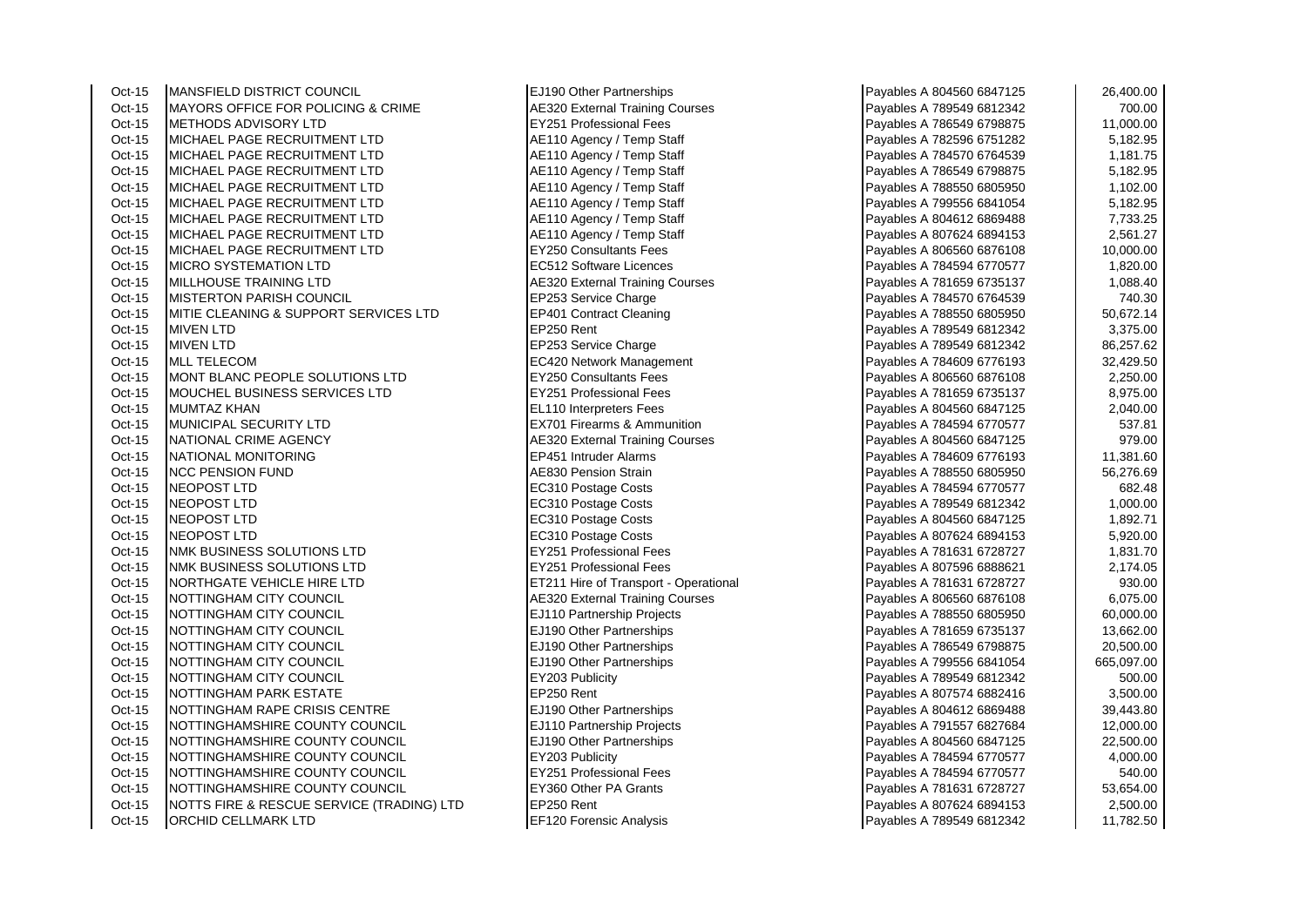| Oct-15 | ORCHID CELLMARK LTD                                                             | EF150 DNA Sampling                              | Payables A 781631 6728727 | 7,083.00   |
|--------|---------------------------------------------------------------------------------|-------------------------------------------------|---------------------------|------------|
| Oct-15 | ORCHID CELLMARK LTD                                                             | EF150 DNA Sampling                              | Payables A 789549 6812342 | 18,434.50  |
| Oct-15 | PARK HALL VETERINARY CLINIC LTD                                                 | EX611 Police Dogs - Feed/kennelling/vets        | Payables A 807574 6882416 | 3,965.52   |
| Oct-15 | <b>PAYPOINT PLC</b>                                                             | EC130 Mobile Phone Call Charges & Contract Cost | Payables A 785552 6792440 | 875.00     |
| Oct-15 | PERSONNEL HYGIENE SERVICES LTD                                                  | EP350 Waste Disposal                            | Payables A 793561 6834455 | 1,152.20   |
| Oct-15 | PERSONNEL HYGIENE SERVICES LTD                                                  | EP353 Confidential Waste                        | Payables A 781659 6735137 | 978.70     |
| Oct-15 | POLICE AND CRIME COMMISSIONER FOR CHESHIRE                                      | EJ601 Collaboration service                     | Payables A 804580 6853162 | 376,338.43 |
| Oct-15 | POLICE AND CRIME COMMISSIONER FOR LEICESTERSHIRIEJ601 Collaboration service     |                                                 | Payables A 784609 6776193 | 19,700.00  |
| Oct-15 | POLICE AND CRIME COMMISSIONER FOR LEICESTERSHIRIEJ601 Collaboration service     |                                                 | Payables A 807596 6888621 | 771.86     |
| Oct-15 | POLICE AND CRIME COMMISSIONER FOR SOUTH YORKSHI AE320 External Training Courses |                                                 | Payables A 784594 6770577 | 892.00     |
| Oct-15 | POLICE AND CRIME COMMISSIONER FOR SOUTH YORKSHI EO110 Contract Catering         |                                                 | Payables A 788550 6805950 | 840.00     |
| Oct-15 | POST OFFICE LIMITED                                                             | ET180 Road Fund Licences                        | Payables A 784594 6770577 | 915.00     |
| Oct-15 | PROACTIS GROUP LTD                                                              | EY150 Subscriptions                             | Payables A 781659 6735137 | 5,750.00   |
| Oct-15 | QA LTD                                                                          | <b>AE320 External Training Courses</b>          | Payables A 786549 6798875 | 1,852.00   |
| Oct-15 | REACT SPECIALIST CLEANING LTD                                                   | EP402 Cleaning & Domestic Supplies              | Payables A 806560 6876108 | 1,188.00   |
| Oct-15 | REACT SPECIALIST CLEANING LTD                                                   | ET170 Vehicle Cleaning                          | Payables A 806560 6876108 | 4,938.00   |
| Oct-15 | REED SPECIALIST RECRUITMENT LTD                                                 | AE110 Agency / Temp Staff                       | Payables A 781659 6735137 | 32,300.99  |
| Oct-15 | REED SPECIALIST RECRUITMENT LTD                                                 | AE110 Agency / Temp Staff                       | Payables A 783581 6758029 | 4,742.00   |
| Oct-15 | REED SPECIALIST RECRUITMENT LTD                                                 | AE110 Agency / Temp Staff                       | Payables A 788550 6805950 | 4,742.00   |
| Oct-15 | <b>REED SPECIALIST RECRUITMENT LTD</b>                                          | AE110 Agency / Temp Staff                       | Payables A 791557 6827684 | 3,467.00   |
| Oct-15 | REED SPECIALIST RECRUITMENT LTD                                                 | AE110 Agency / Temp Staff                       | Payables A 799556 6841054 | 43,754.36  |
| Oct-15 | <b>RICOH UK LTD</b>                                                             | ER122 Photocopier Machines - (Click) Charges    | Payables A 807624 6894153 | 10,269.98  |
| Oct-15 | ROYAL MAIL GROUP PLC                                                            | EC310 Postage Costs                             | Payables A 790557 6818806 | 5,129.26   |
| Oct-15 | ROYAL MAIL GROUP PLC                                                            | EC310 Postage Costs                             | Payables A 791557 6827684 | 4,916.70   |
| Oct-15 | ROYAL MAIL GROUP PLC                                                            | EC310 Postage Costs                             | Payables A 806560 6876108 | 2,723.24   |
| Oct-15 | ROYAL MAIL GROUP PLC                                                            | EC310 Postage Costs                             | Payables A 807624 6894153 | 2,580.46   |
| Oct-15 | SAADIAN TECHNOLOGIES UK LTD                                                     | EC512 Software Licences                         | Payables A 807574 6882416 | 102,194.00 |
| Oct-15 | <b>SEPURA LTD</b>                                                               | EC210 Radio / Airwave - Equipment               | Payables A 807624 6894153 | 1,500.00   |
| Oct-15 | SHRED-IT LTD                                                                    | <b>EP353 Confidential Waste</b>                 | Payables A 782596 6751282 | 3,058.50   |
| Oct-15 | SHRED-IT LTD                                                                    | EP353 Confidential Waste                        | Payables A 786549 6798875 | 1,328.50   |
| Oct-15 | SIGMA SECURITY DEVICES LTD                                                      | <b>EX410 Specialist Operational Equipment</b>   | Payables A 784594 6770577 | 1,679.90   |
| Oct-15 | SLATER ELECTRICAL SERVICES LTD                                                  | EP501 Fixtures & Fittings                       | Payables A 791557 6827684 | 662.80     |
| Oct-15 | <b>SLATER ELECTRICAL SERVICES LTD</b>                                           | EX652 Other Operational Expenses                | Payables A 791557 6827684 | 1,901.94   |
| Oct-15 | SLATER ELECTRICAL SERVICES LTD                                                  | <b>EX652 Other Operational Expenses</b>         | Payables A 804580 6853162 | 1,351.44   |
| Oct-15 | SOLOS CONSULTANTS LTD                                                           | AE110 Agency / Temp Staff                       | Payables A 781631 6728727 | 649.59     |
| Oct-15 | SOLOS CONSULTANTS LTD                                                           | AE110 Agency / Temp Staff                       | Payables A 784609 6776193 | 814.74     |
| Oct-15 | SOLOS CONSULTANTS LTD                                                           | AE110 Agency / Temp Staff                       | Payables A 793561 6834455 | 649.59     |
| Oct-15 | SOLOS CONSULTANTS LTD                                                           | AE110 Agency / Temp Staff                       | Payables A 804612 6869488 | 649.59     |
| Oct-15 | SOLOS CONSULTANTS LTD                                                           | AE110 Agency / Temp Staff                       | Payables A 807624 6894153 | 649.59     |
| Oct-15 | SONIC COMMUNICATIONS (INTERNATIONAL) LTD                                        | EC590 Other IT Costs                            | Payables A 791557 6827684 | 1,112.50   |
| Oct-15 | SOUTHWELL TOWN COUNCIL                                                          | EP250 Rent                                      | Payables A 807574 6882416 | 4,625.00   |
| Oct-15 | STARTRAQ (UK) LTD                                                               | EC512 Software Licences                         | Payables A 807624 6894153 | 2,581.51   |
| Oct-15 | STHREE PARTNERSHIP LLP                                                          | AE110 Agency / Temp Staff                       | Payables A 782596 6751282 | 3,000.00   |
| Oct-15 | STHREE PARTNERSHIP LLP                                                          | AE110 Agency / Temp Staff                       | Payables A 786549 6798875 | 3,000.00   |
| Oct-15 | STHREE PARTNERSHIP LLP                                                          | AE110 Agency / Temp Staff                       | Payables A 799556 6841054 | 1,800.00   |
| Oct-15 | STHREE PARTNERSHIP LLP                                                          | AE110 Agency / Temp Staff                       | Payables A 807624 6894153 | 1,800.00   |
| Oct-15 | <b>STHREE PARTNERSHIP LLP</b>                                                   | <b>EY251 Professional Fees</b>                  | Payables A 804612 6869488 | 3,000.00   |